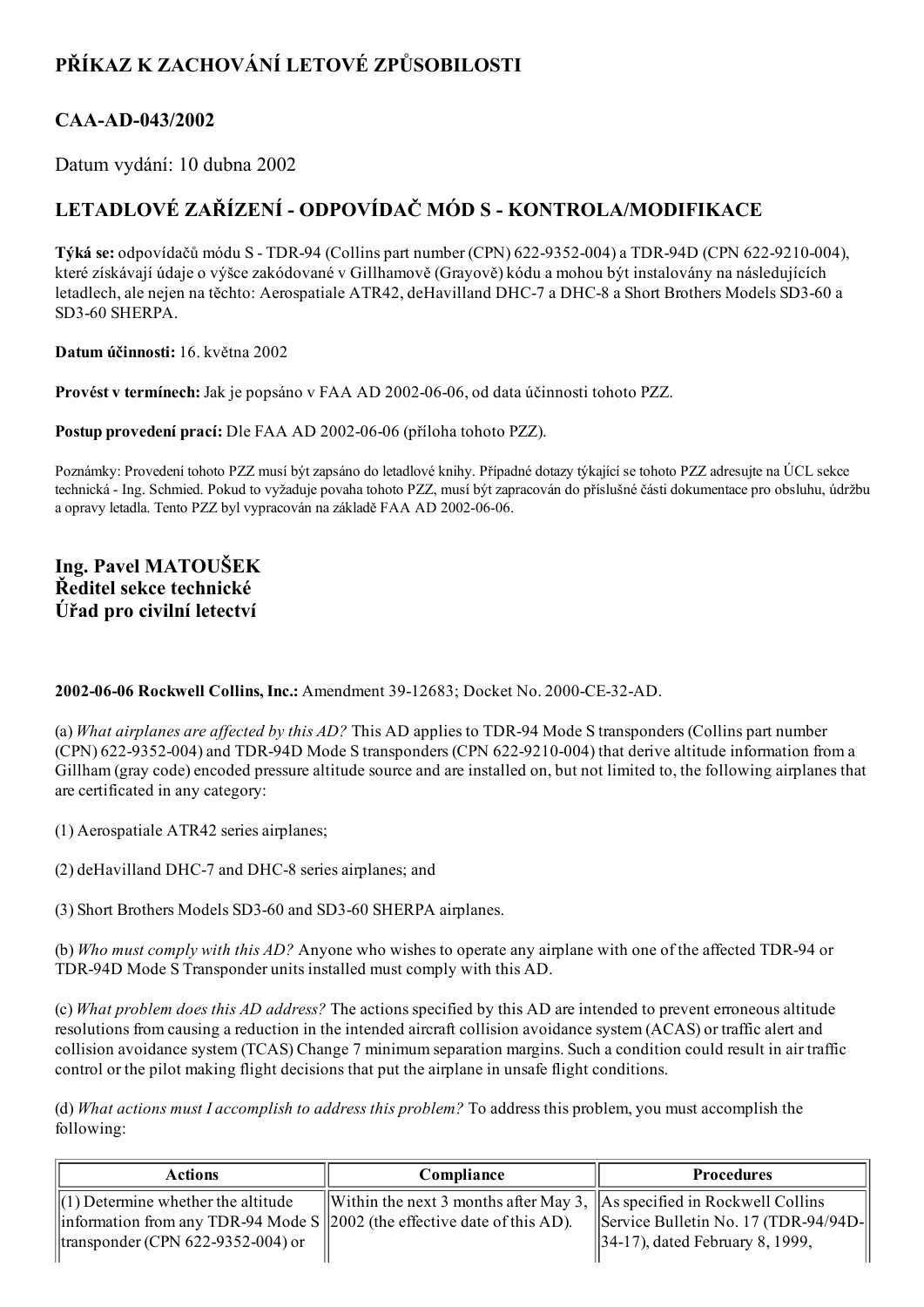| TDR-94D Mode S transponder (CPN<br>$622-9120-004$ ) is derived from a<br>digital air data source or a Gillham<br>(gray code) encoded source.                                                                                                                                                                                                                                                                                                                                                                                           |                                                                                                                                                                                                                                                             | Service Bulletin 17, Revision No. 1,<br>dated May 15, 2000, or Service<br>Bulletin 20 (TDR-94/94D-34-20),<br>Revision No. 1, dated May 2, 2001.<br>Collins Product Information Letter No.<br>71, dated January 1999, references<br>Service Bulletin 17, dated February 8,<br>1999                                                                                                                                                   |
|----------------------------------------------------------------------------------------------------------------------------------------------------------------------------------------------------------------------------------------------------------------------------------------------------------------------------------------------------------------------------------------------------------------------------------------------------------------------------------------------------------------------------------------|-------------------------------------------------------------------------------------------------------------------------------------------------------------------------------------------------------------------------------------------------------------|-------------------------------------------------------------------------------------------------------------------------------------------------------------------------------------------------------------------------------------------------------------------------------------------------------------------------------------------------------------------------------------------------------------------------------------|
| $(2)$ If the altitude information is<br>derived from a Gillham (gray code)<br>encoded source, have the unit<br>modified to prevent erroneous altitude<br>reporting. The modification<br>encompasses converting the TDR-94<br>transponder from Collins part number<br>(CPN) 622-9352-004 to CPN 622-<br>9352-005 or converting CPN 622-<br>9352-004/005 to CPN 622-9352-006;<br>and converting the TDR 94D<br>transponder from CPN 622-9210-004<br>to CPN $622-9210-005$ or converting<br>CPN 622-9210-004/005 to CPN 622-<br>9210-006. | At the next transponder check required<br>by 14 CFR 91.413 and occurs $3$<br>months after May $3,2002$ (the<br>effective date of this AD) or within the<br>$next 9$ months after May 3, 2002 (the<br>effective date of this AD), whichever<br>occurs first. | In accordance with Rockwell Collins<br>Service Bulletin No. 17 (TDR-94/94D-<br>34-17), dated February 8, 1999,<br>Service Bulletin 17, Revision No. 1,<br>dated May 15, 2000, or Service<br>Bulletin 20 (TDR-94/94D-34-20),<br>Revision No. 1, dated May 2, 2001.<br>Collin Product Information Letter No.<br>71, dated January 1999, references<br>Service Bulletin 17, dated February 8,<br>1999.                                 |
| $(3)$ If the altitude information from all<br>affected transponders is derived from a<br>digital air data source, no modification<br>action is required by this AD.                                                                                                                                                                                                                                                                                                                                                                    | Not applicable                                                                                                                                                                                                                                              | Not applicable.                                                                                                                                                                                                                                                                                                                                                                                                                     |
| (4) Do not install any TDR-94 Mode S<br>transponder (CPN $622-9352-004$ ) or<br>TDR-94D Mode S transponder (CPN<br>$622-9210-004$ ) on any airplane if the<br>altitude information is derived from a<br>Gillham (gray code) encoded source,<br>unless the modification required by<br>paragraph $(d)(2)$ of this Ad is<br>incorporated.                                                                                                                                                                                                | As of May 6, 2002 (the effective date<br>of this AD).                                                                                                                                                                                                       | Accomplish the modification in<br>accordance with Rockwell Collins<br>Service Bulletin No. 17 (TDR-94/94D-<br>34-17), dated February 8, 1999,<br>Service Bulletin 17, Revision No. 1,<br>dated May 15, 2000, or Service<br>Bulletin 20 (TDR-94/94D-34-20),<br>Revision No. 1, dated May 2, 2001.<br>Collins Product Information Letter No.<br>71, dated January 1999, references<br>Service Bulletin 17, dated February 8,<br>1999. |

(e) Can I comply with this AD in any other way? You may use an alternative method of compliance or adjust the compliance time if:

(1) Your alternative method of compliance provides an equivalent level ofsafety; and

(2) The Manager, Wichita Aircraft Certification Office (ACO), approves your alternative. Submit your request through an FAA Principal Maintenance Inspector, who may add comments and then send it to the Manager, Wichita ACO.

Note: This AD applies to each airplane identified in paragraph (a) of this AD, regardless of whether it has been modified, altered, or repaired in the area subject to the requirements of this AD. For airplanes that have been modified, altered, or repaired so that the performance of the requirements of this AD is affected, the owner/operator must request approval for an alternative method of compliance in accordance with paragraph (e) of this AD. The request should include an assessment of the effect of the modification, alteration, or repair on the unsafe condition addressed by this AD; and, if you have not eliminated the unsafe condition, specific actions you propose to address it.

(f) Where can I get information about any alreadyapproved alternative methods of compliance? You can contact Roger A. Souter, FAA, Wichita Aircraft Certification Office (ACO), 1801 Airport Road, Room 100, Wichita, Kansas 67209; telephone:  $(316)$  946-4134; facsimile:  $(316)$  946-4407; e-mail: roger.souter@faa.gov.